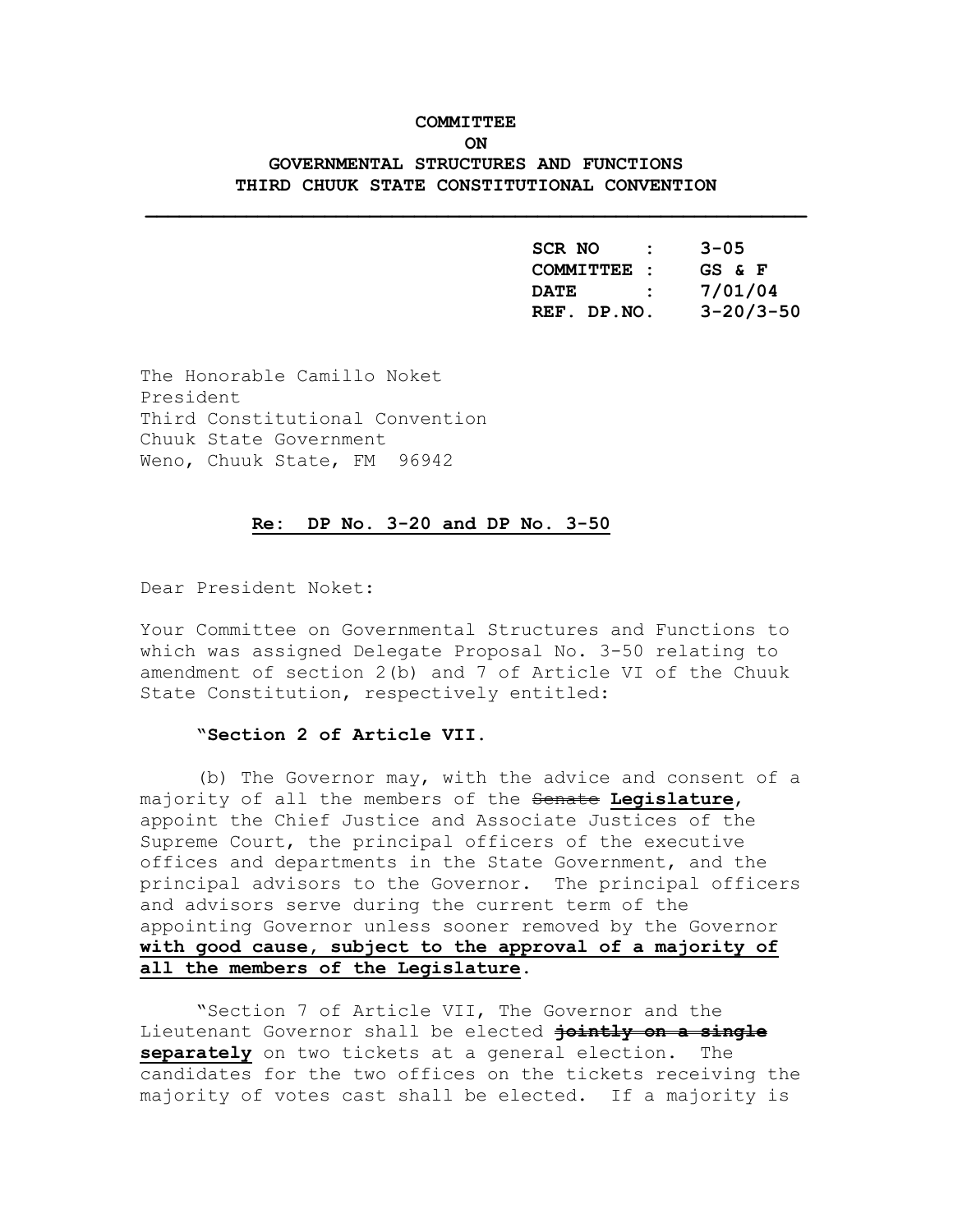not received, a runoff election for each of the candidates on the tickets receiving the two pluralities shall be held on the fourth Tuesday following the general election, as prescribed by statute

Begs leave to report as follows:

#### **I. RECOMMENDATIONS**

Your Committee recommends adoption of this report with the committee proposal.

#### **II. Analysis.**

## **A. Purpose**

The intents of DP 3-20 and DP 3-50 are two folds. First purpose is to give the Legislature an opportunity t give approval to removal of principal advisors and officers of the Executive Branch by the Governor. This is shown by the amendment requiring that such removal be with **good cause, subject to approval of a majority of all members of the Legislature**.

Second consideration is the **separation** of candidates on tickets to the offices of Governor and Lieutenant Governor on the day of election.

## **B. History**.

Delegate Proposal No. 3-20 was introduced by Delegate Keiuo William on February 4, 2004. Delegate Proposal No. 3-50 was introduced by Delegate Singkoro Harper during plenary session of the Third Constitutional Convention on February 6, 2004 and

A public hearing was subsequently conducted I the afternoon of February 16, 2004, at the convention Chamber, Iras, Weno Island. Appearing were State officials and lawyers. Maketo Robert, Ira E. Akapito, John Sound, Kius Sananap, Kent R. Cheipot, Akostin Takashy, Nakama Sana, Ysam Hilario, and Wesly Simina.

## **C. Findings**.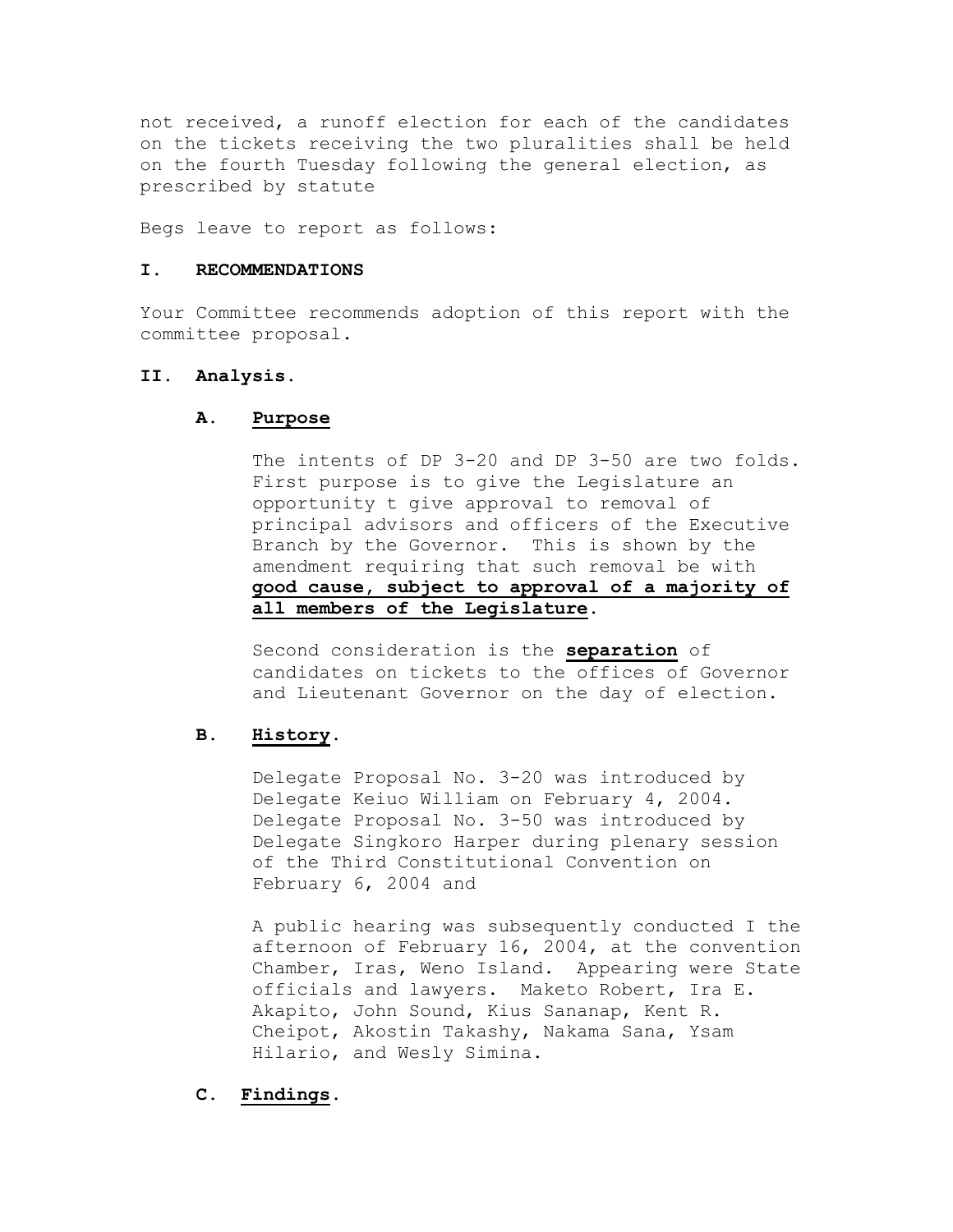Regarding amendments to Section 2(b) of Article VII, Chuuk State constitution adding the amendment **"with good cause, subject to approval of a majority of members of the Legislature"** of most importance is the lack of a definition to the term "with good cause" which, standing by itself, is up to the Governor to define it before removing one of the subjects in the proposal. As for the appointment of Chief and Associate Justices, there is no difficulty with that. Involving the Legislature in the removal of principal advisors and officers of the Executive Branch is an intrusion into the executive authority or the separation of powers between the existing branches. It was further brought up t the attention of the Committee that others prefer the status quo. In addition, the purpose of having principal officers and advisors serve at the pleasure of a sitting governor is to emphasize cooperation and loyalty within the Executive Branch so that their performances are in accordance with set policies, rules and regulations as set by the current governor. Furthermore, the proposal tends to upset the concept of check and balance existing between the Executive Branch and Legislative Branch.

On the other hand, opposing views indicated there fear that the Governor can terminate a principal officer or advisor to him without any good cause. Here the concept of one advisor being terminated because of political reasons was brought up. It is only proper that the Legislature is involved in the determination of "good cause" as set by the Governor. The Legislature in involved in giving its advice and consent to principal officers or advisors nominated by the Governor. Why not, when it comes to terminating one of those, involving the Legislature also. The legislature is to play a major role in determining 'good cause' as given by the Governor. Recently, principal officers or advisors were removed from office because they not on the side of the Governor in office. It is the strong belief that the Legislature is faithful in executing its part in the termination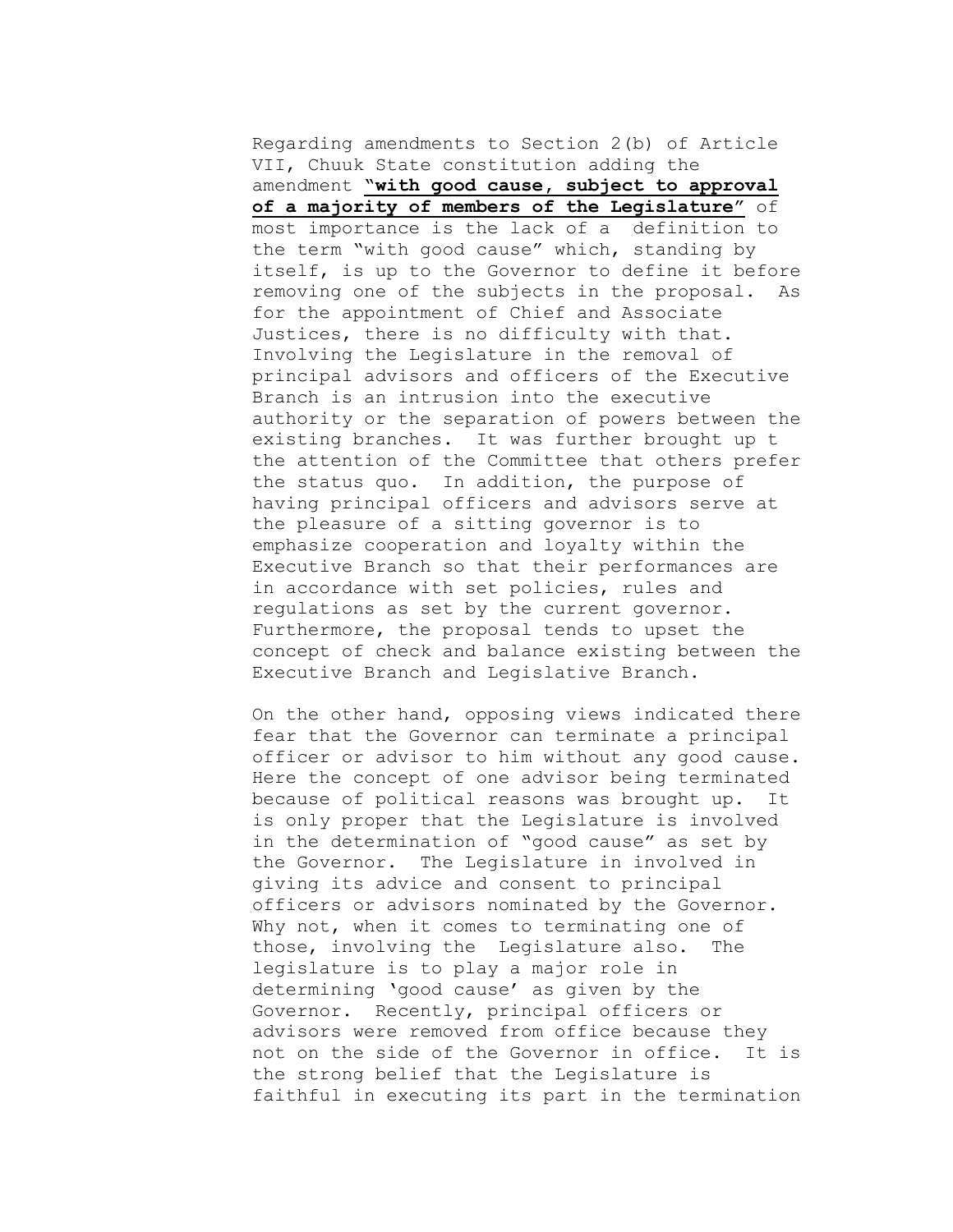process, meaning, when the Governor is well justified in his action, the Legislature would uphold such decision or action. It would not act on something contrary to that decision, if well justified. A terminated principal officer or advisor by the Governor should not take guarantee that he be reinstated just because a legislative approval is included in the process.

"Section 7 of Article VII Amendment. Governor and Lieutenant Governor on **separate tickets**."

Witnesses called in t testify on this particular proposal, referred back to the time when the former Governors and Lieutenant governors were not elected jointly but separately. Witnesses recalled the circumstances in which the governor and the Lt. Governor often times did not cooperate and it affected greatly the Executive Branch. Whereas, today, the present system is the total opposite which tend to matrimonize the two together like day and night, inseparable. In the old system, when the Governor would be absent, the Lieutenant Governor took up initiatives which amounted to the power and authority of a governor. Normally, the Lieutenant Governor felt he has the same power and authority because he was also equally elected by the people, but as lieutenant governor. The intention of the change, Governor and Lieutenant Governor on a joint ticket, was to ensure that they work cooperatively while in office.

On the other hand, the proposal are very clear. First, and uppermost, is that it gives the people their right to choose their leaders in office. This is to advocate "the right to vote" as a right of a person to vote in the State of Chuuk. In addition, to preserve public peace and order among the people who are usually fragmented during an election must be given prior consideration. It is for this reason that such proposal was being introduced as some people in Chuuk State demand to put leaders in office according to their choice.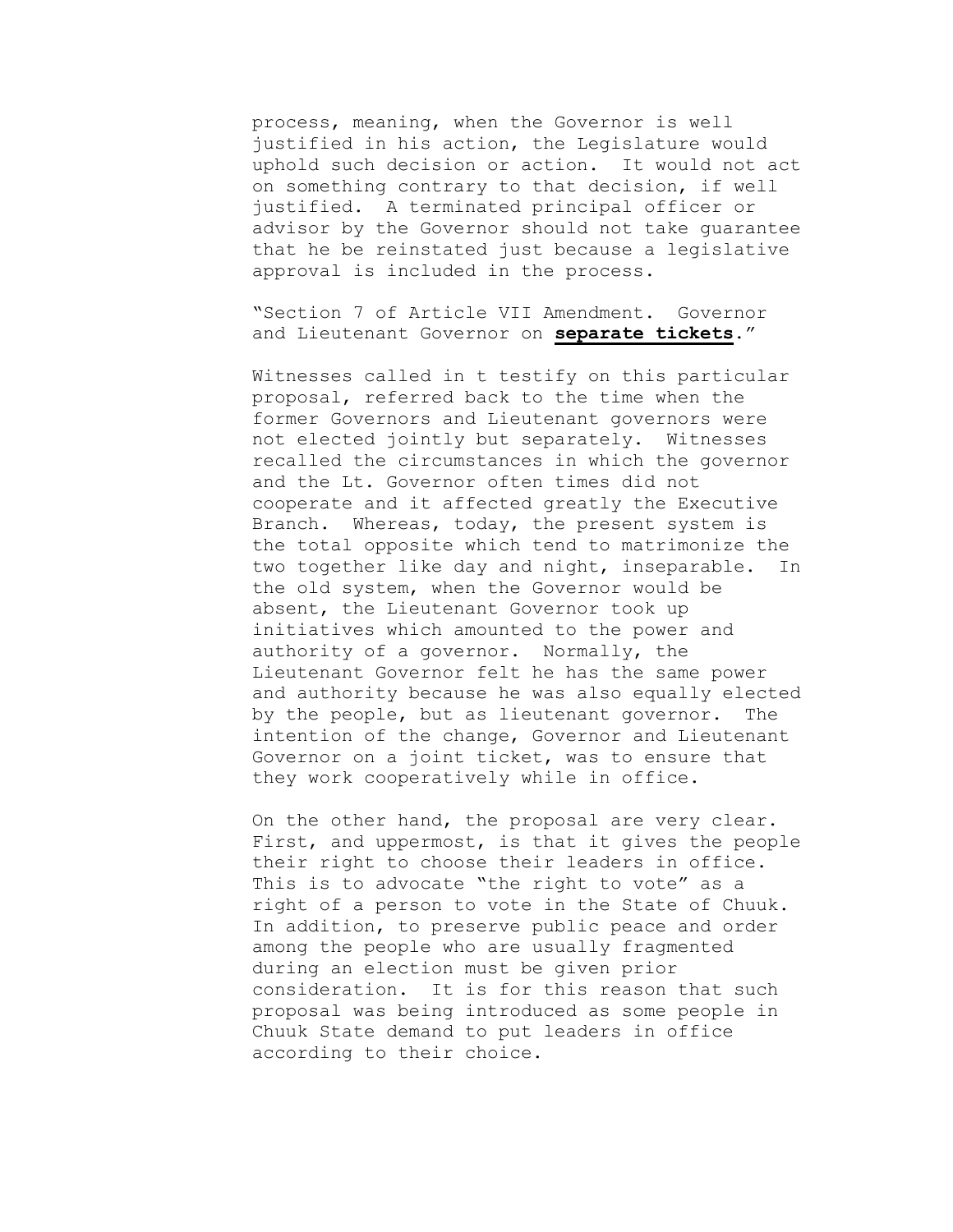The current set up, unfortunately, is indirectly forcing a voter for someone not of his choice because he pairs up with another that the voter prefers. In the end, the voter is not fully exercising his rights to vote according to his own free choice.

D. Amendments.

The only amendment adopted by Committee regarding both DP 3-20 and DP No. 3-50 is reflected below.

"Section 7 of Article VII. The Governor and the Lieutenant Governor shall be elected **separately on two tickets** at a general election. The candidates for the two offices on the tickets receiving the majority of votes cast shall be elected. If a majority is not received, a runoff election for each of the candidates on the tickets receiving the two pluralities shall be held on the fourth Tuesday following the general election, as prescribed by statute."

The amended is hereby submitted as committee proposal attached to this report.

## **III. Conclusion**.

Your Committee respectfully recommends adoption of this consolidated report with the committee proposal.

Respectfully submitted:

COMMITTEE ON GOVERNMENTAL STRUCTURES AND FUNCTIONS

 $/S/$   $/S/$ Del. Nelson Stephen, Chairman Del. Tuter Sirom, V. Chairman

 $\sqrt{s}/$ Del. Jack Fritz, Member Del. Freddie Nifon, Member